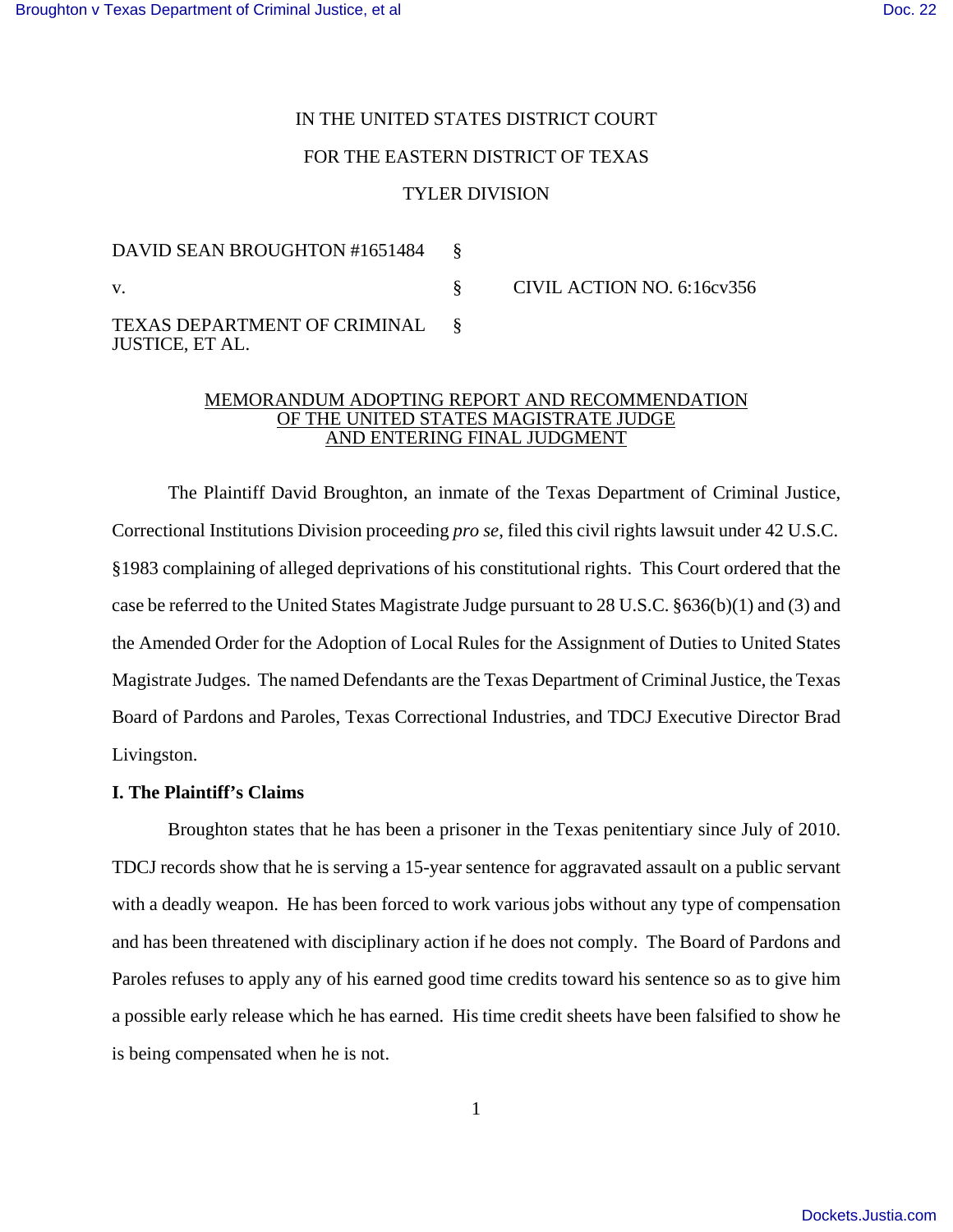Broughton maintains that once a prisoner's work time and his good time, plus his calendar time (flat time) equals the length of his sentence, the prisoner is to be released because his sentence is completed. The fact that prisoners can lose good time for disciplinary violations shows that the prisoners are being forced to work against the judgment of the convicting court. He argues that once work time is credited, it cannot be taken away, but the Texas prison officials take it anyway, without required procedural safeguards.

According to Broughton, prisoners are sentenced to a set term of confinement by the sentencing court, which sentence is then reduced by twice as many hours as they work. In addition, sentence commutations of 20 to 30 days per month may be granted for good conduct. He claims the failure to release prisoners on their minimum discharge dates amounts to double jeopardy. He cites Tex. Rev. Civ. Stat. Ann. 6166 in support of his arguments.

### **II. The Report of the Magistrate Judge**

After reviewing the pleadings, the Magistrate Judge issued a Report recommending that the lawsuit be dismissed. The Magistrate Judge stated first that Article 6166 was repealed in 1989 and that Texas law has long provided that good time does not reduce the length of a sentence. The Magistrate Judge further stated that good time and work time are the same and that both good time and work time serve only to advance eligibility for release on parole or mandatory supervision, rather than reducing the term of the sentence. The fact that Brought is required to work without compensation is not a constitutional violation. Broughton is not eligible for release on mandatory supervision and thus does not have a liberty interest in his good time. The Magistrate Judge rejected Broughton's double jeopardy claim, stating that Broughton has not shown multiple punishments for the same offense and the term "minimum discharge date" refers to mandatory supervision, not discharge of the sentence. Because Broughton did not show the deprivation of any constitutionally protected liberty interests, the Magistrate Judge determined that his claims are frivolous and fail to state a claim upon which relief may be granted.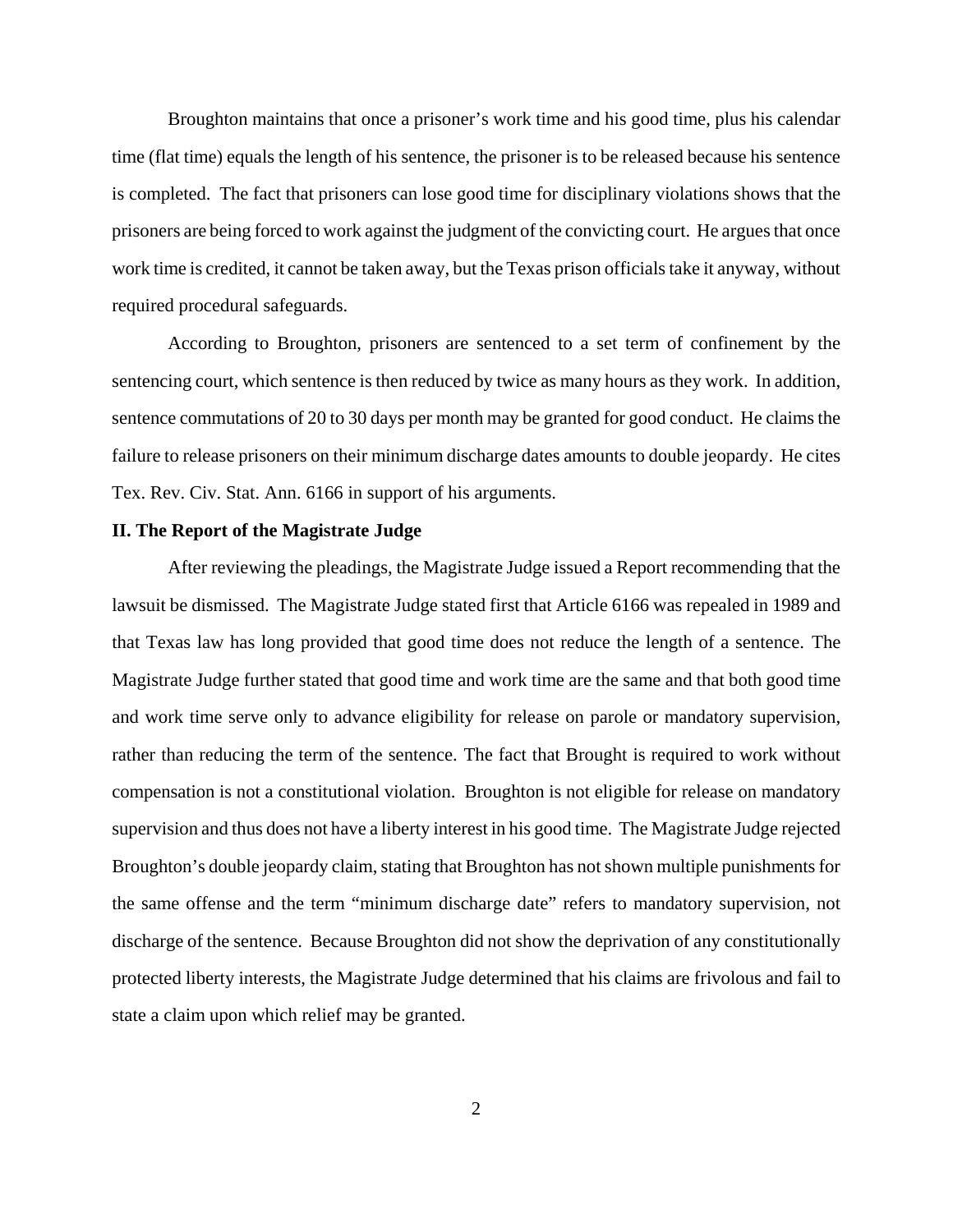#### **III. Broughton's Objections**

In his objections, Broughton again states that he has been forced to work without compensation and that he has received disciplinary casesfor this, although one case was overturned "because of officers' maliciousness and wrongdoing." Before the case was overturned, however, he suffered punishments of 45 days of recreation, commissary, and property restrictions and 15 days of solitary confinement.

Broughton also states that he has been issued time sheets which show flat time plus good time plus work time as "total time credited." He asserts these time sheets are "falsified deceptive government documents" and it is a crime for him to be issued such documents.

With regard to double jeopardy, Broughton clarifies that when he sees the parole board and receives a five-year set-off for the nature of the crime, he believes this to be double jeopardy because he has already been sentenced for the nature of the crime. When he receives a five-year set-off when his time sheet shows that he is already over 100 percent, something is "profoundly incorrect."

Broughton states that his total time credited is at 15 years, one month, and 30 days, which is two months past his total sentence. He contends that the fact good time does not reduce the length of a sentence amounts to "breach of contract" between himself and the Defendants. Broughton further argues that "good time" and "work time" are not the same because prisoners can receive good time without working, and he has lost 364 days of good time with no loss of work time.

Broughton's first exhibit is a copy of a disciplinary case he received for refusing or failing to turn out for work. Hissecond is a copy of a disciplinary case he received for threatening to inflict harm on an officer. This case was overturned at the Step One level.

Next, Broughton attaches a copy of a time sheet dated July 26, 2010, showing his sentence began on May 4, 2009, and he was received in TDCJ on July 20, 2010. This time sheet reflects that Broughton had served one year, two months, and 22 days of calendar time and had earned nine months and 24 days of good time and seven months and 10 days of work time. This gave him one year, two months, and 22 days of mandatory supervision time credits and two years, seven months,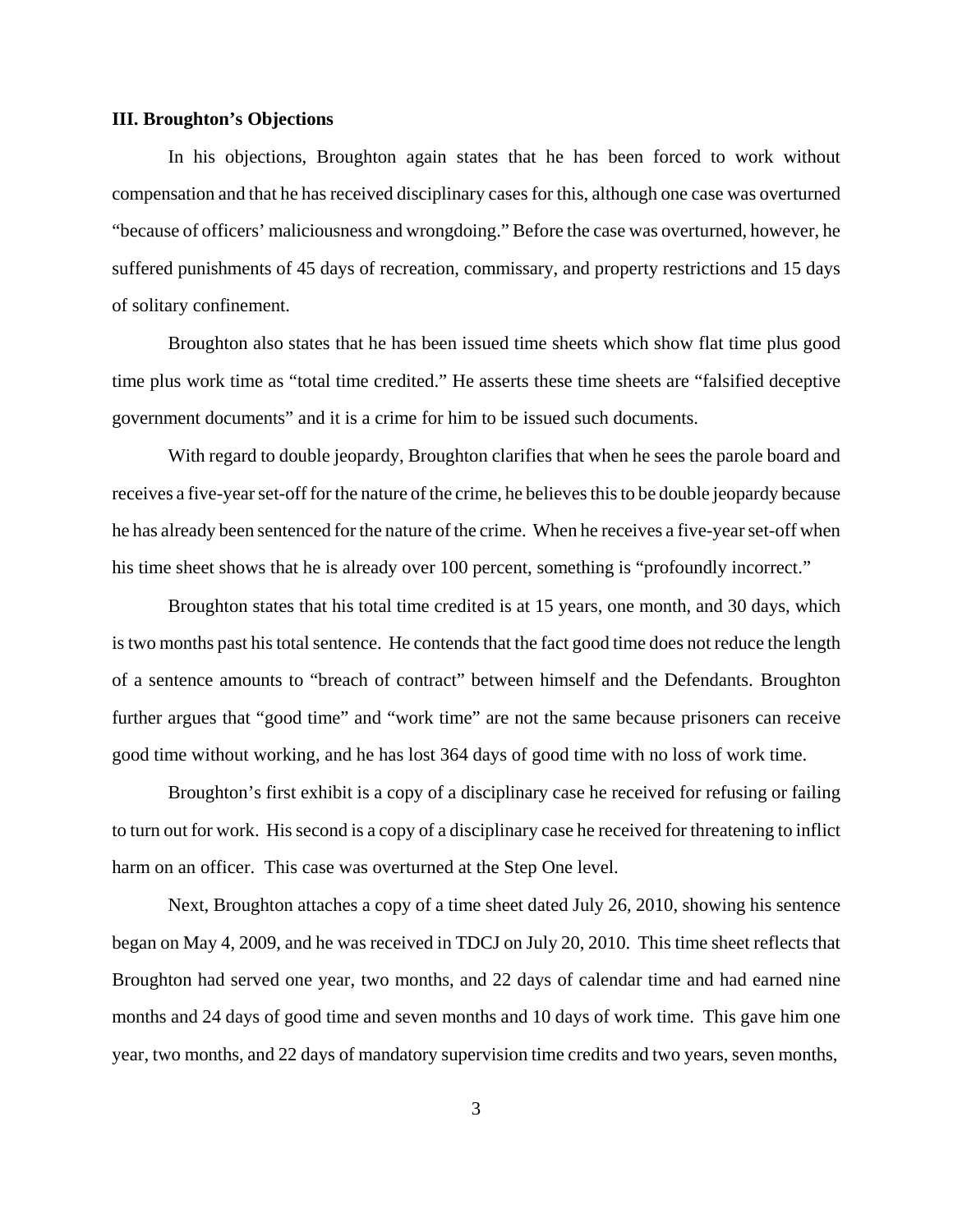and 26 days of parole time credits. A notation on the bottom states that Broughton is not eligible for mandatory supervision release.

Another time slip, dated January 4, 2011, shows Broughton had accumulated one year, eight months, and one day of flat time, one year and five days of good time, and nine months and 15 days of work time, for a total time credited of three years, five months, and 21 days. This time sheet was before Broughton's disciplinary case was overturned.

Broughton next attaches two more time slips, writing a note on the bottom of the second one. This second time sheet is dated November 21, 2012, and shows Broughton has three years, six months, and 19 days of flat time, two years, six months, and 10 days of good time, and one year, nine months, and eight days of work time, for a total time credited of seven years, 10 months, and seven days. Broughton's note states that the document is "deceptively falsified" because if his total time credited had been given to him, he would have seen the Parole Board when his total time credits amounted to seven years and six months; instead, he saw the Board when his flat time amounted to seven years and six months.

Broughton's final two time sheets are dated May 19, 2016, and January 11, 2017. The most recent of these shows that he has seven years, eight months, and nine days of flat time, four years, one month, and 20 days of good time, and three years, four months, and one day of work time, which gave him seven years, eight months, and nine days of mandatory supervision time credits and 15 years, one month, and 30 days of parole time credits. The sheet shows that he had lost 364 days of good time, indicates that he is eligible for parole, and states that parole eligibility is to be calculated on calendar time.

On September 9, 2016, Broughton received a notice of denial of parole. There were five reasons given: (1) the record indicates that the offender has repeatedly committed criminal episodes indicating a predisposition to commit criminal acts upon release; (2) the record indicates the instant offense has elements of brutality, violence, assaultive behavior, or conscious selection of the victim's vulnerability, indicating a conscious disregard for the lives, safety, or property of others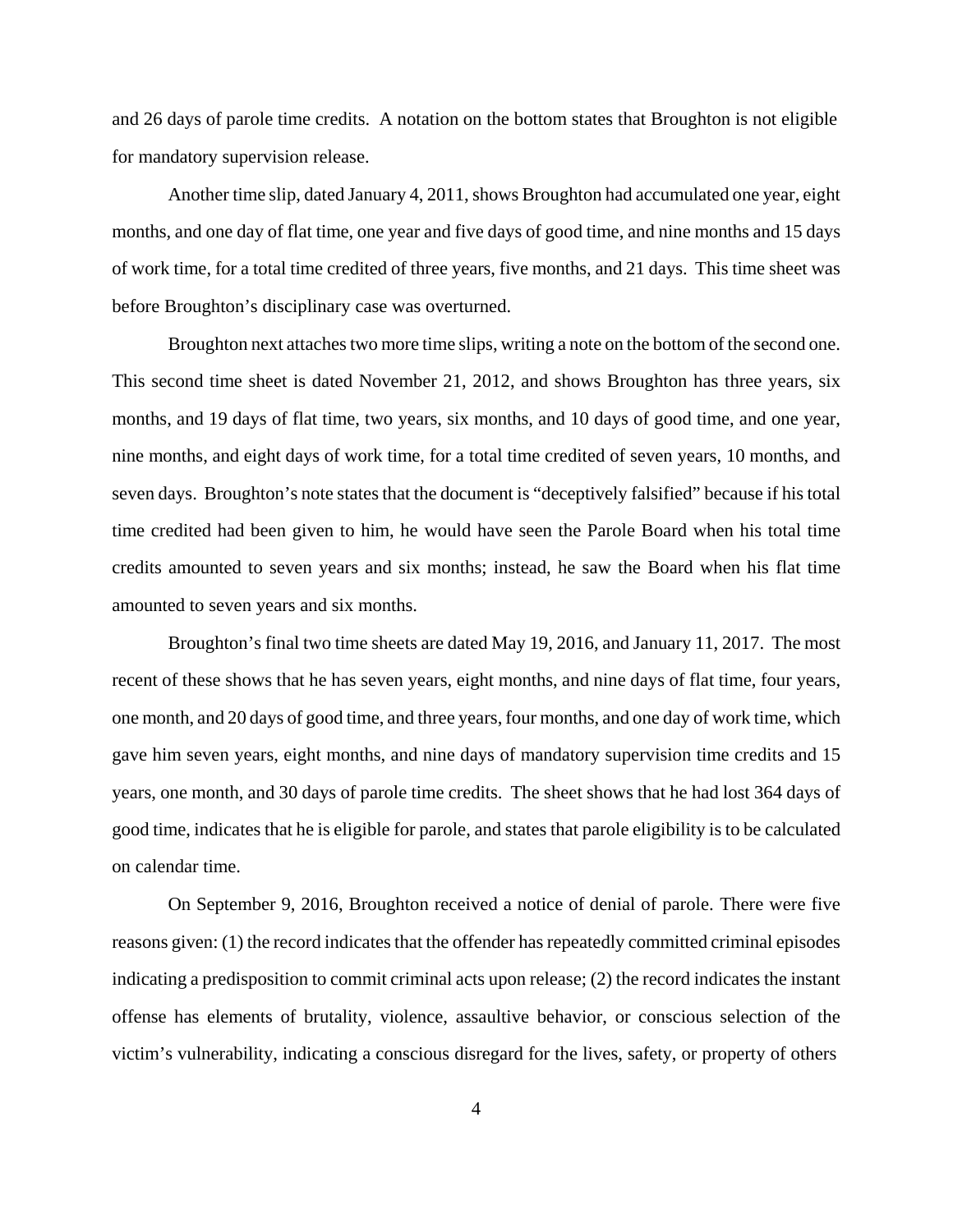such that the offender poses a continuing threat to public safety, (3) the offender has an unsatisfactory institutional adjustment, (4) the record indicates unsuccessful periods of supervision on previous probation, parole, or mandatory supervision, and (5) the record indicates that the length of time served is not congruent with offense severity and criminal history.

Broughton follows this notice with a "good time loss limits chart," showing the amount of good time which can be lost for various disciplinary offenses, including refusal to work. His final exhibit is a request to Warden Baker stating "I would like to request for a G-2 S-2 minimum in. Not custody change, only line class." The response states "The SAT2 status and G-1 custody go together. S-2 and S-3 draw the same good time."<sup>1</sup>

#### **IV. Discussion**

As the Magistrate Judge correctly determined, the fact that Broughton is required to work without compensation is not a constitutional violation, regardless of whether or not he was specifically sentenced to hard labor. *Ali v. Johnson*, 259 F.3d 317, 318 (5th Cir. 2001). Although he complains of punishments he received prior to his disciplinary case being overturned, including 45 days of recreation, commissary, and property restrictions as well as 15 days of solitary confinements, these punishments are not atypical or significant hardships in relation to the ordinary incidents of prison life and do not implicate any constitutionally protected liberty interests. *Malchi v. Thaler*, 211 F.3d 953, 959 (5th Cir. 2000); *Sandin v. Conner*, 515 U.S. 472, 484, 115 S.Ct. 2293, 132 L.Ed.2d 418 (1995).

Broughton fails to show how his time sheets are falsified or deceptive. These time sheets reflect the amount of calendar time, good time, and work time which he has earned, regardless of whether or not his conviction and sentence allow him to use it. The time sheet dated February 8,

<sup>&</sup>lt;sup>1</sup>SAT-2, or State Approved Trusty 2, is a good time earning classification (known as a "line class.") G-1 and G-2 are custody classifications, with both being considered minimum custody (G-3 and G-4 are medium custody and G-5 is close custody). Broughton appears to be asking to be placed in G-2 custody status and State Approved Trusty 2 line class, and the response states that prisoners classified as State Approved Trusty 2 have a custody class in G-1.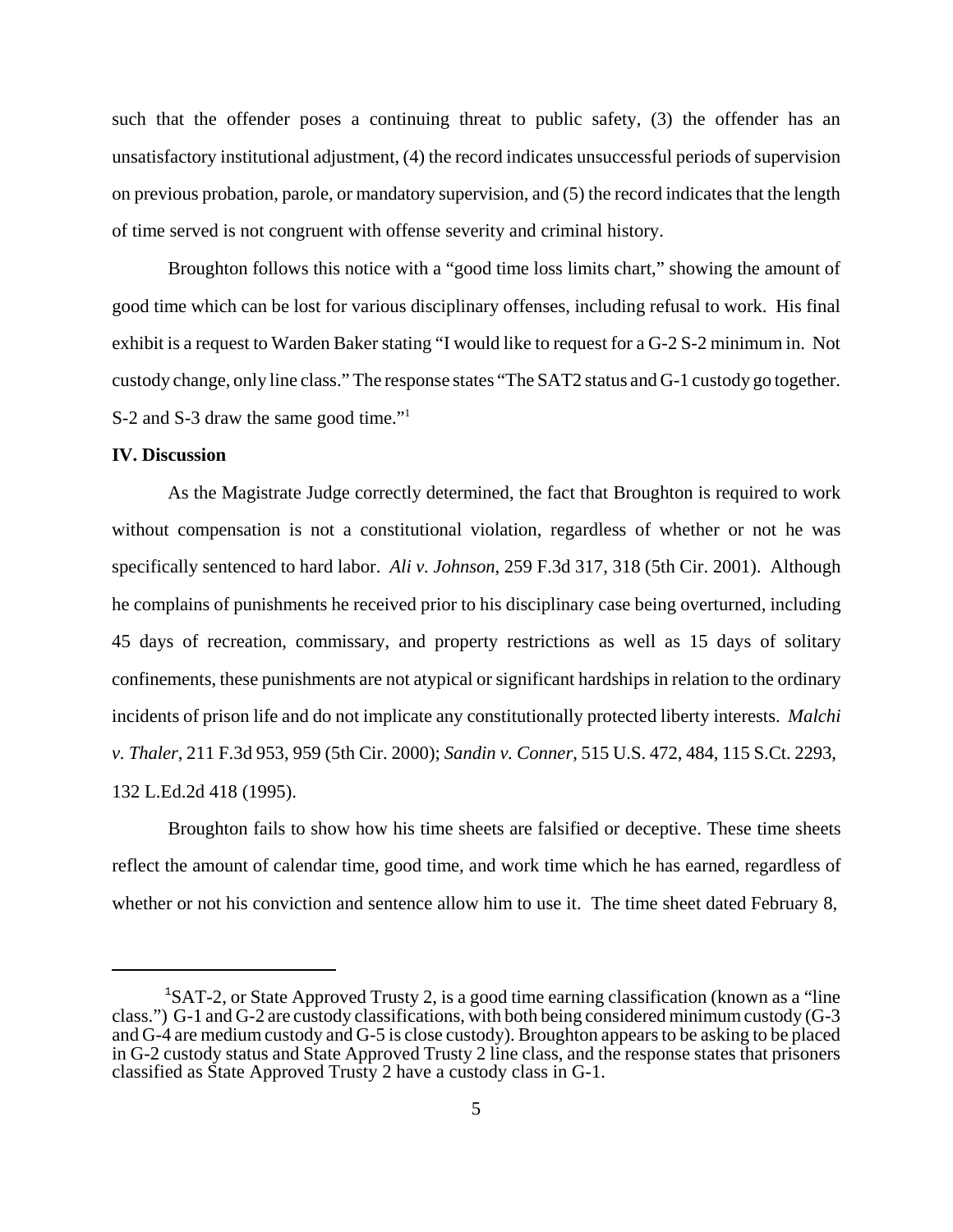2011 states that Broughton is not eligible for mandatory supervision and that his parole eligibility is to be calculated on calendar time. This comports with the law in effect at the time of Broughton's conviction, which provided that he is not eligible for release on mandatory supervision and his parole eligibility is calculated without regard to good time. Broughton's contention that he should be released when his time credits total 100 percent of his sentence lacks merit because good time does not reduce the length of a sentence, he is not eligible for release on mandatory supervision, and his parole eligibility is calculated solely on calendar time. *Ex Parte Hallmark*, 883 S.W.2d 672, 674 (Tex.Crim.App. 1994). He fails to show how this provision of Texas law amounts to a "breach of contract." The statute upon which Broughton relied, Tex. Rev. Civ. Stat. Ann. art. 6166, was repealed in 1989, and Texas law has provided since 1977 that good time applies only to eligibility for parole or mandatory supervision. *Hallmark*, 883 S.W.2d at 674; *Palmer v. Texas Board of Paroles*, 89 F.App'x 857, 2003 U.S. App. LEXIS 24969, 2003 WL 22945694 (5th Cir., December 10, 2003).

The Magistrate Judge correctly determined that work time is simply good time which is given for working. Both work time and good time serve only to advance eligibility for parole or mandatory supervision and do not affect the length of the sentence itself. Tex. Gov. Code Ann. art. 498.003(d). The fact that Broughton lost 364 days of good time due to disciplinary action, but no work time, does not mean that work time is anything other than good time which is awarded for working. This objection is without merit.

Broughton's exhibits show that he was denied parole for several reasons, one of which reads "the record indicates the instant offense has elements of brutality, violence, assaultive behavior, or conscious selection of victim's vulnerability indicating a conscious disregard for the lives, safety, or property of others, such that the offender poses a continuing threat to public safety." The denial of parole for the reasons given does not show a double jeopardy violation. The Fifth Circuit has rejected a claim that a parole board's consideration of the nature and circumstances of the offense amounts to a second trial for the same offense in violation of the Double Jeopardy Clause. *Jackson*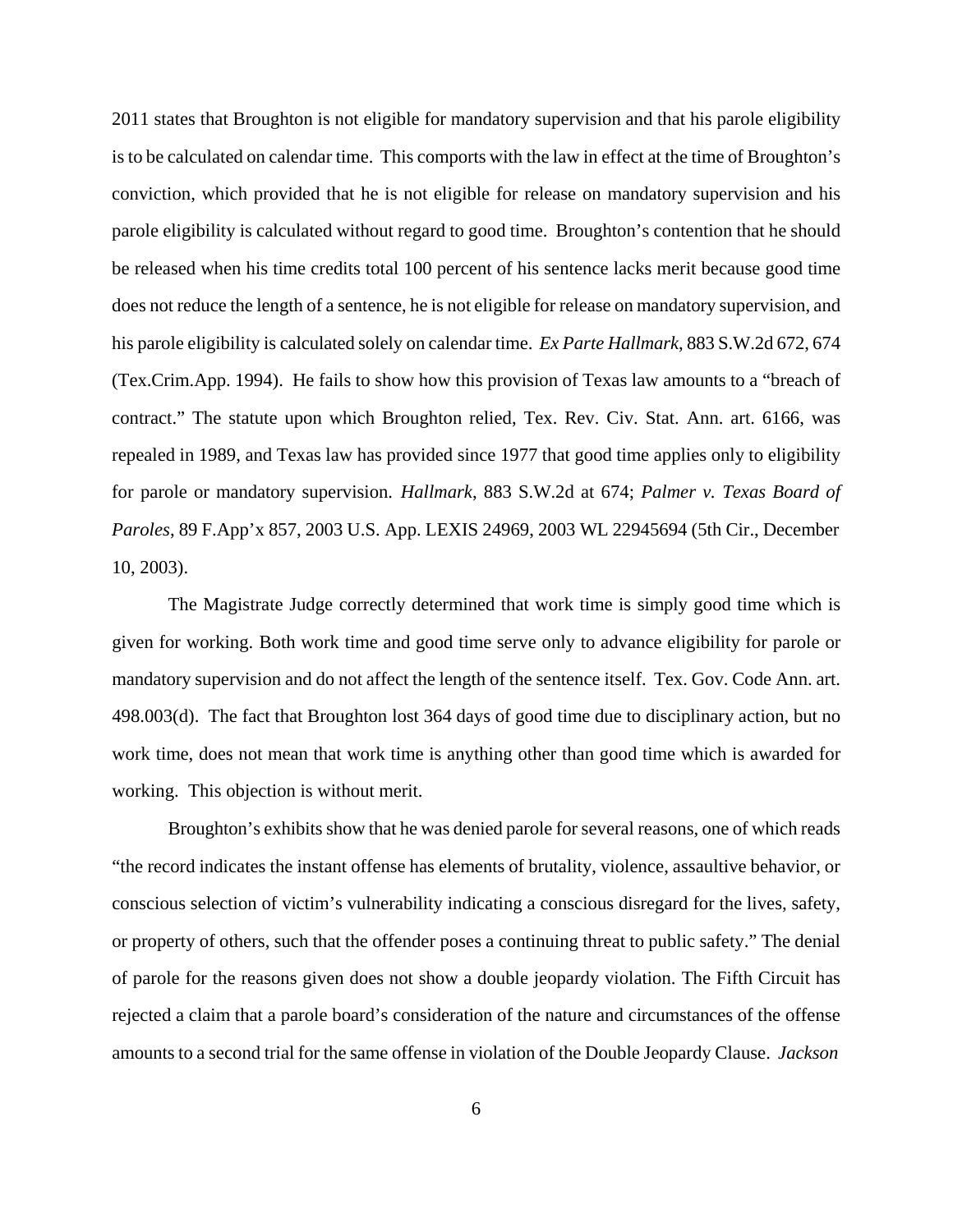*v. Reese*, 608 F.2d 159, 160 (5th Cir. 1979); *see Brown v. Ohio*, 432 U.S. 161, 165, 97 S.Ct. 2221, 53 L.Ed.2d 187 (1977) (Double Jeopardy Clause protects against a second prosecution for the same offense after acquittal, against a second prosecution for the same offense after conviction, and against multiple punishments for the same offense).

Parole is a conditional release of an inmate to serve the remainder of his sentence under the supervision of the Board of Pardons and Paroles. Tex. Gov. Code art. 508.001(6). It is not an additional or increased sentence, and the denial of parole is not "punishment" within the meaning of the Double Jeopardy Clause. *See Allison v. Kyle*, 66 F.3d 71, 74 (5th Cir. 1995) (no liberty interest in parole in the State of Texas).

Texas Administrative Code §145.2 explicitly states that parole guidelines consist of a "risk assessment instrument" and an "offense severity scale," meaning that in determining whether to release prisoners on parole, the Texas Board of Pardons and Paroles necessarily considers the nature of the offense. The Supreme Court has indicated that if a state chooses to establish a parole system, the state has the discretion to define the factors which should be considered by the parole authority, including the nature and circumstances of the offense. *Greenholtz v. Inmates of Nebraska Penal and Correctional Complex*, 442 U.S. 1, 15-16, 99 S.Ct. 2100, 60 L.Ed.2d 668 (1979). Broughton has failed to show a double jeopardy violation. His objections are without merit.

# **IV. Conclusion**

The Court has conducted a careful *de novo* review of those portions of the Magistrate Judge's proposed findings and recommendations to which the Plaintiff objected. *See* 28 U.S.C. §636(b)(1) (District Judge shall "make a *de novo* determination of those portions of the Report or specified proposed findings or recommendations to which objection is made.") Upon such *de novo* review, the Court has determined that the Report of the Magistrate Judge is correct and the Plaintiff's objections are without merit. It is accordingly

**ORDERED** that the Plaintiff's objections are overruled and the Report of the Magistrate Judge (docket no. 17) is **ADOPTED** as the opinion of the District Court. It is further